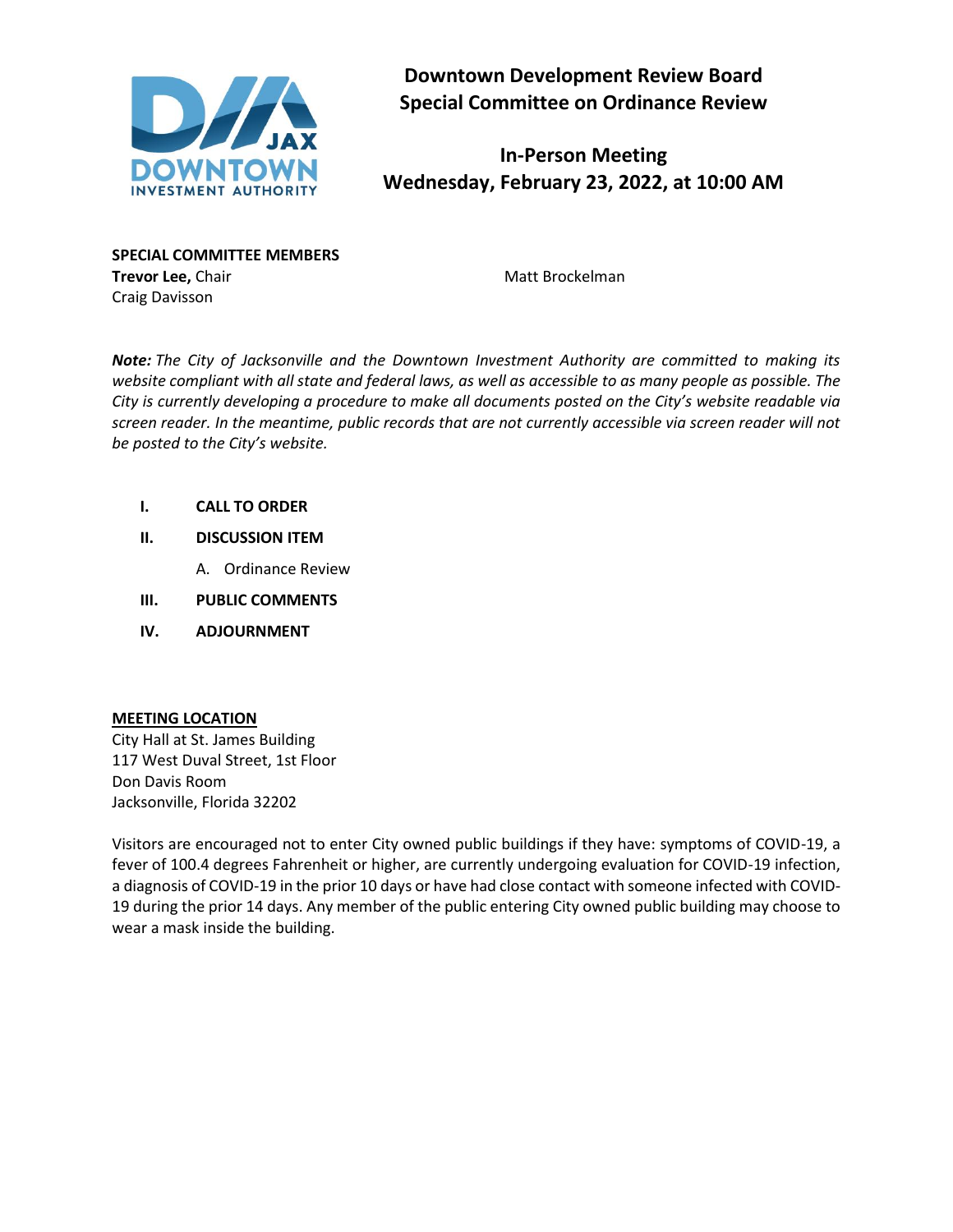| $\mathbf{1}$<br>$\overline{2}$                                       | CURRENT CODE SECTION 656.361.6.2. K. Off-Street Parking. 3. Requirements for Form of Parking<br>areas.                                                                                                                                                                                                                                                                                                                                                                                                                                       |
|----------------------------------------------------------------------|----------------------------------------------------------------------------------------------------------------------------------------------------------------------------------------------------------------------------------------------------------------------------------------------------------------------------------------------------------------------------------------------------------------------------------------------------------------------------------------------------------------------------------------------|
| 3                                                                    | (a) New parking garages (public or private).                                                                                                                                                                                                                                                                                                                                                                                                                                                                                                 |
| 4                                                                    | (1) Ground floor must contain:                                                                                                                                                                                                                                                                                                                                                                                                                                                                                                               |
| 5<br>6<br>$\overline{7}$<br>8<br>$\boldsymbol{9}$<br>10              | (i)<br>Non-parking active use (meaning<br>retail, commercial, residential, or<br>office use that would activate the<br>street) shall represent a minimum of<br>50% of the street frontage, except<br>for entrance into garage; or                                                                                                                                                                                                                                                                                                            |
| 11<br>12<br>13                                                       | Minimum 20' depth, and 25' height of<br>$(i$ ii)<br>urban open space and art fronting<br>public R/W; or                                                                                                                                                                                                                                                                                                                                                                                                                                      |
| 14<br>15<br>16                                                       | (iii) Acombination of non-parking<br>active use and urban open space/art<br>on R/W.                                                                                                                                                                                                                                                                                                                                                                                                                                                          |
| 17<br>18<br>19<br>20                                                 | (2) To the greatest extent practicable, owners<br>will strive to make 50% of spaces open to<br>the public during non-business<br>hours,<br>of the associated business.                                                                                                                                                                                                                                                                                                                                                                       |
| 21<br>22<br>23<br>24<br>25<br>26<br>27<br>28<br>29<br>30<br>31<br>32 | (3) The facades of parking structures, and<br>p a r k i n g structures integrated within<br>a larger building that can<br>be<br>viewed<br>shall<br>from the street,<br>be clad in<br>a material architecturally compatible with<br>the other occupied floors of the building<br>and/or compatible with the material used to<br>cover the exterior of<br>the abutting<br>building. Such material shall effectively<br>and attractively obscure the view to the<br>interior of all parking decks. Plants may<br>be used to augment the screen. |
| 33<br>34                                                             | surface, or expansion of existing<br>(b) New<br>surface parking:                                                                                                                                                                                                                                                                                                                                                                                                                                                                             |
| 35                                                                   | (1) Prohibited in the Central Core;                                                                                                                                                                                                                                                                                                                                                                                                                                                                                                          |
| 36                                                                   |                                                                                                                                                                                                                                                                                                                                                                                                                                                                                                                                              |
| 37                                                                   |                                                                                                                                                                                                                                                                                                                                                                                                                                                                                                                                              |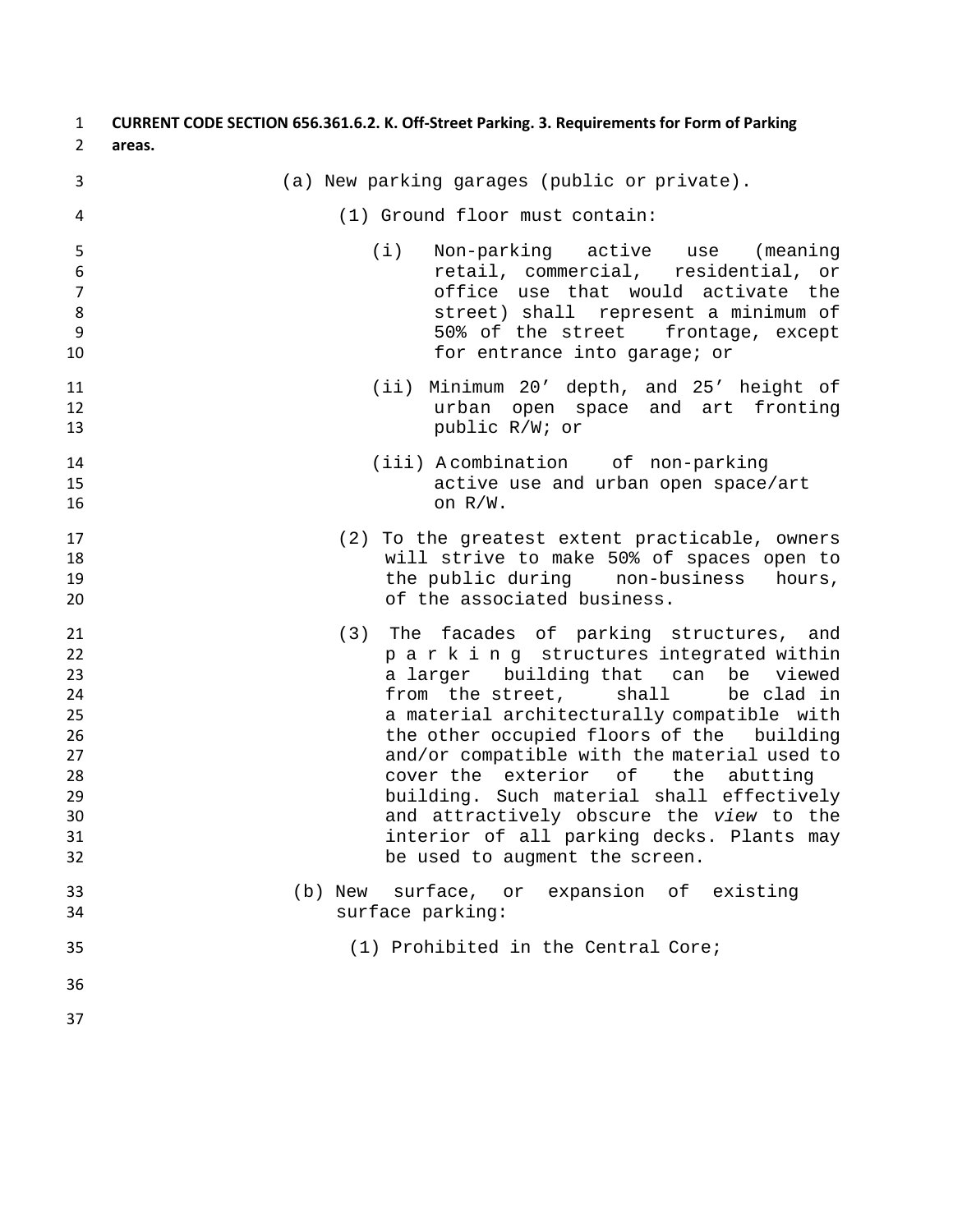- **PROPOSED CHANGES TO CODE SECTION 656.361.6.2. K. Off-Street Parking. 3. Requirements for Form**
- **of Parking areas.**

| 3                                            | (a) New parking garages (public or private).                                                                                                                                                                                                                                                                                                           |
|----------------------------------------------|--------------------------------------------------------------------------------------------------------------------------------------------------------------------------------------------------------------------------------------------------------------------------------------------------------------------------------------------------------|
| 4<br>5<br>6<br>7                             | 50% of the total <del>G</del> ground floor street<br>(1)<br>frontage must contain not including entrances<br>into the garage must be activated utilizing one<br>of the methods detailed below:                                                                                                                                                         |
| 8<br>9<br>10<br>11<br>12<br>13               | (i)<br>Non-parking active use (meaning such<br>as retail, commercial, residential, or<br>office use that would activate the<br>street) shall represent a minimum of<br>50% of the street frontage,<br>except for entrance into garage; or                                                                                                              |
| 14<br>15<br>16<br>17                         | (ii) Urban Open Space with a Mminimum 20'<br>depth, 20' width and 25' heightheight<br>of urban open space and art fronting<br>public R/W; or                                                                                                                                                                                                           |
| 18<br>19<br>20                               | (iii) Acombination of non-parking<br>active use and urban open space/art<br>on R/W.                                                                                                                                                                                                                                                                    |
| 21<br>22<br>23<br>24                         | (2)<br>The required minimum 50% activation may<br>be achieved in the aggregate but shall not<br>represent less than 25% of each street<br>frontage.                                                                                                                                                                                                    |
| 25<br>26<br>27<br>28<br>29<br>30             | (23) Notwithstanding the foregoing, property<br>along the Emerald Trail or within the FAB-<br>REP boundary must provide 100% non-parking<br>active use or Urban Open Space along all<br>such<br>street<br>frontages<br>less<br>garage<br>entrances.                                                                                                    |
| 31<br>32<br>33<br>34                         | $(34)$ To the greatest extent practicable, owners<br>will strive to make 50% of spaces open to<br>the public during non-business hours,<br>of the associated business.                                                                                                                                                                                 |
| 35<br>36<br>37<br>38<br>39<br>40<br>41<br>42 | (45) The The entire vertical height of an<br>exposed facades of a parking structure and<br>including parking structures<br>integrated within a larger building that<br>-can be viewed from the street,<br>shall<br>clad in a material architecturally<br>be<br>compatible with the other occupied floors<br>of the building and/or compatible with the |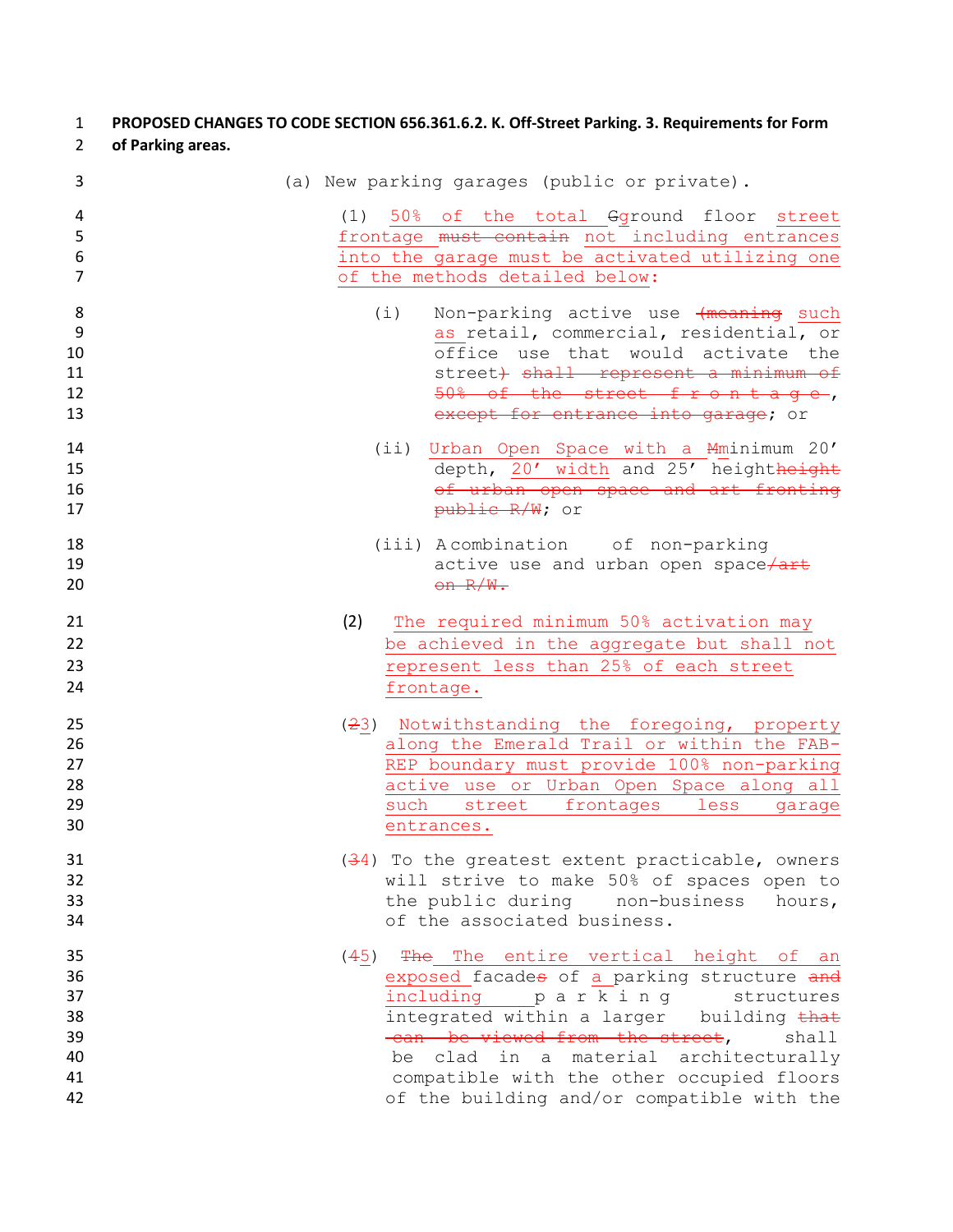| 43 | material used to cover theexterior of      |
|----|--------------------------------------------|
| 44 | the abutting building. Such material       |
| 45 | shall effectively and attractively obscure |
| 46 | the view to the interior of all parking    |
| 47 | decks. Plants may be used to augment the   |
| 48 | screen.                                    |
| 49 | (b) New surface, or expansion of existing  |
| 50 | surface parking:                           |
| 51 | (1) Prohibited in the Central Core, Sports |
| 52 | and Entertainment and Southbank            |
| 53 | Districts;                                 |
| 54 |                                            |
| 55 |                                            |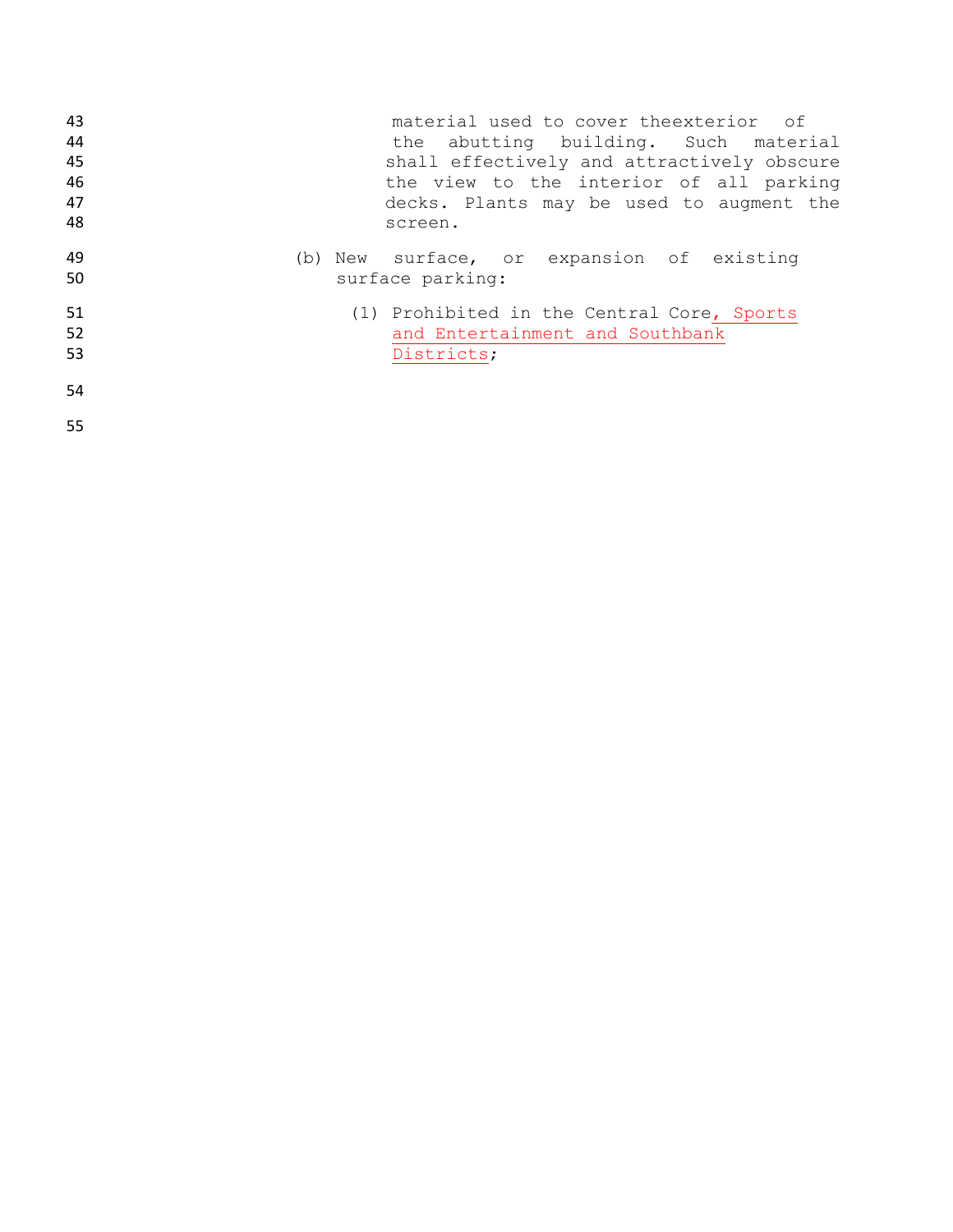**CURRENT CODE SECTION 656.361.6.2.M. Demolition and Vacant Lot Regulations.**

## M. Demolition and Vacant Lot Regulations

- 1.Purpose and Intent: The demolition of structures not only causes a disruption in fabric of the built environment, but can also cause blight and a public nuisance. The following regulations seek to ensure that the demolition of structures is only done when necessary, and once done is replaced by a level site as aesthetically pleasing as possible until future development is accomplished on the site.
- 2.Requirements:

- (a) Prior to January 1, 2014, all undeveloped lots were to have met minimum standards including: removal of rubbish and debris; leveling the site by the removal of **brick or concrete foundations, etc. and changes in grade;**  replacement of landscaping removed; and sodding as required by Part 4 of Chapter 320. If a vacant lot 20 has not been brought into compliance with this<br>21 has not been brought into compliance with this requirement, it is subject to immediate Code Enforcement action.
- 23 (b) If a lot has a building, structure or use that requires<br>24 demolition, the lot shall also meet the minimum 24 demolition, the lot shall also meet the minimum<br>25 standards as identified below: standards as identified below:
- (1) Demolition of any structure downtown must comply with the criteria set out in Chapter 320 for demolitions, including consideration of the historic nature of the structure, and the compliance with the BID Plan. Compliance with the BID Plan shall be determined by the DDRB. Demolition must be approved by both the DDRB and the Building Inspection Division ("BID").
- 33 (2) Upon the approval by DDRB and BID of the demolition,<br>34 Same issuance of a city demolition permit, completion of the 34 issuance of a city demolition permit, completion of the<br>35 authorized demolition, and removal of the materials. authorized demolition, and removal of the materials, 36 36 debris and rubbish from the site, the site shall be 37 restored in accordance with this Section.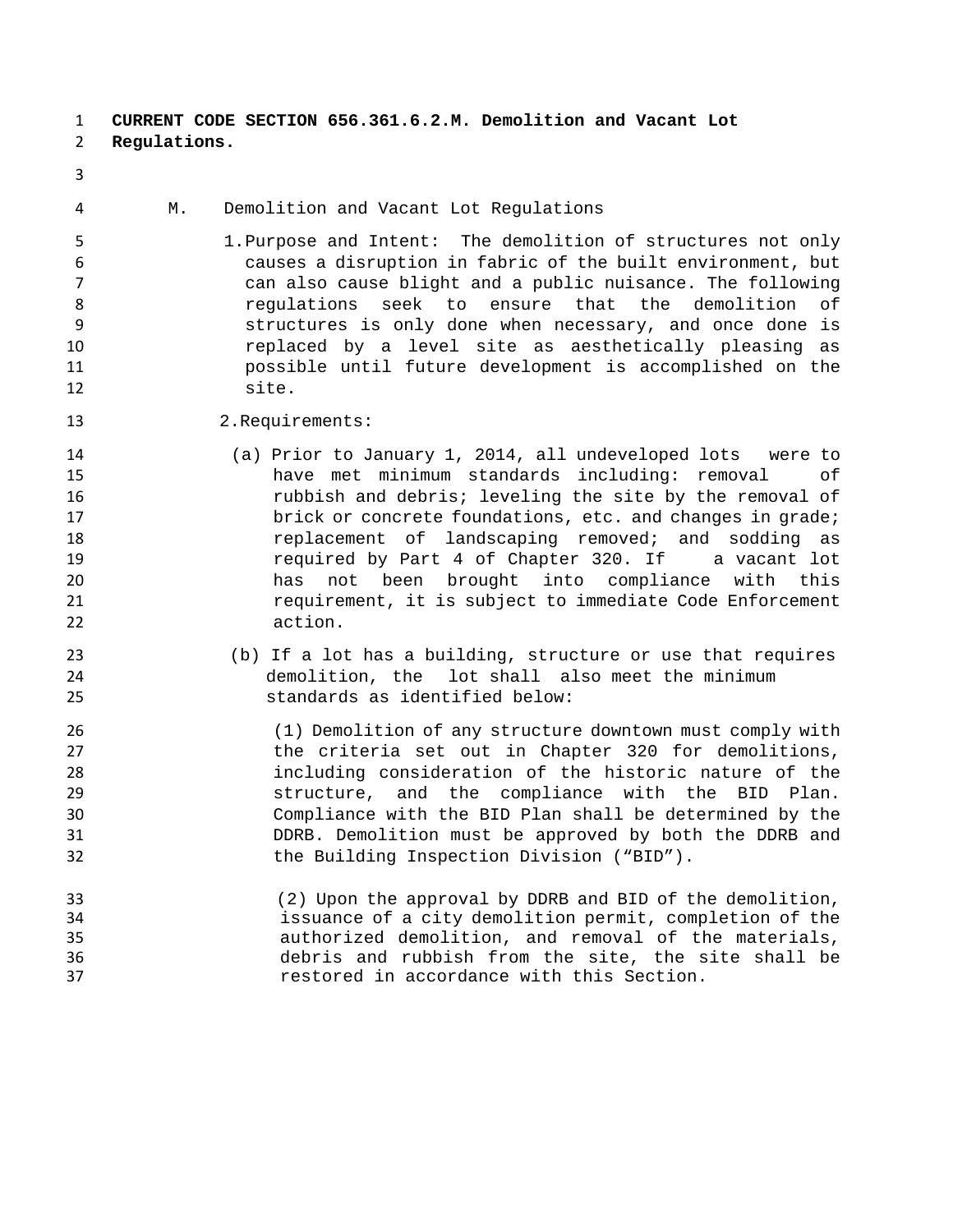## **PROPOSED CHANGES TO CODE SECTION 656.361.6.2.M. Demolition and Vacant Lot Regulations.**

- M. Demolition and Vacant Lot Regulations
- 1. Purpose and Intent: The demolition of structures not only causes a disruption in fabric of the built environment but can also cause blight and a public nuisance. The following regulations seek to ensure that the demolition of structures 7 is only done when necessary, and once done is replaced by a level site as aesthetically pleasing as possible until future development is accomplished on the site.
- 2. Requirements:
- (a) Prior to January 1, 2014, all undeveloped lots were to have met minimum standards including: removal of rubbish and debris; leveling the site by the removal of brick or concrete foundations, etc. and changes in grade; replacement of landscaping removed; and sodding as required by Part 4 of Chapter 320. If a vacant lot has not been brought into compliance with this requirement, 18 it is subject to immediate Code Enforcement action.
- 19 (b) If a lot has a building or structure  $\frac{1}{2}$  that requires 20 demolition to be demolished, the lot shall also meet the minimum standards as identified below:
- (1) Demolition of any building or structure downtown must 23 comply with the criteria set out in Chapter 320 for 24 demolitions.
- (2) Prior to the issuance of a demolition permit for a building or structure that is listed on the National Register of Historic Places, a contributing structure within Downtown's historic district, or designated as a landmark;
- (a)The Jacksonville Historic Preservation Commission shall have reviewed and approved the demolition permit;
- (b)The DDRB shall review the request for compliance with the BID and CRA Plan and there shall be a plan for redevelopment of the property as demonstrated by obtaining both Conceptual and Final Approval by the DDRB.
- 38 (3) Upon the approval by DDRB and the  $BFD$  Building Inspection Division of the demolition, issuance of a city demolition permit, completion of the authorized demolition, and